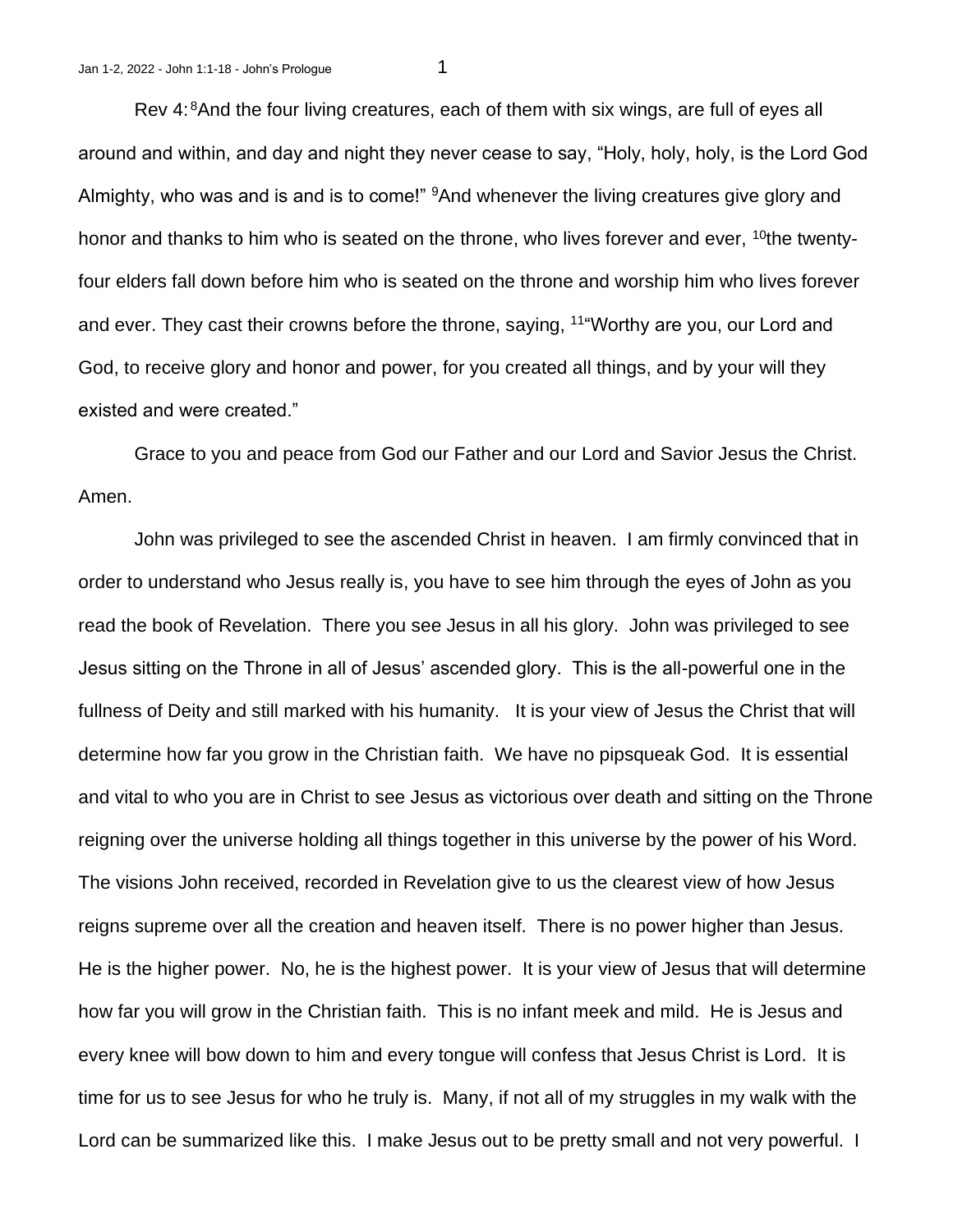think Jesus is less powerful than what I am personally facing. I begin to doubt his perfect love. I begin to walk by what I see and not by faith in the One who is all powerful, Jesus. I put my focus on people and dark circumstances to my detriment. I just confessed to you one of my sins and may the Lord Jesus please forgive me.

If every Christian could see Jesus reigning supreme as John did, all the churches would be so full people we would have waiting lines outside the door for people wanting to come in, kneel down, and worship Jesus with God's people. The sin of our day is our having a puny view of Jesus. May our view of Jesus increase greatly by God's grace and truth.

Friends, I want to see all of us grow closer to Jesus. For this church to experience renewal by the Holy Spirit it is essential for all of us to be growing in our relationship with the Lord. In my sermons for these next few months, I hope to state principles that will help us all grow in the Christian faith, and I am asking for all of you to take these principles with the utmost of seriousness. I just shared with you one of my biggest sins. My view of Jesus can be too small and then I sink in the ocean of my doubts until somehow my faith is strengthened again so I can walk on water. And the only way you can walk on water is by seeing Jesus for who he truly is. It is called walking by faith and trust in the One who has everything that you need and more. I also know that one huge key in growing closer to Jesus is to confess your own debilitating sins not only to Jesus but also to a person that you trust in the Lord Jesus. I have three very close friends that I share my worst of sins with, and they pray for me, they love me, and they hold me accountable, so I do not keep repeating those sins. There is something very powerful, good, and even healing when you can be that honest with a trusted Christian friend. It is one of God's ways of setting us free from habits that can do us in. It is essential that we die to our sin before our sin destroys us. I am very serious about this.

John, in his Gospel, zeros in on who Jesus was and is, proclaiming Jesus to be God on every page especially as John brings out the I am statements of Jesus. In the Old Testament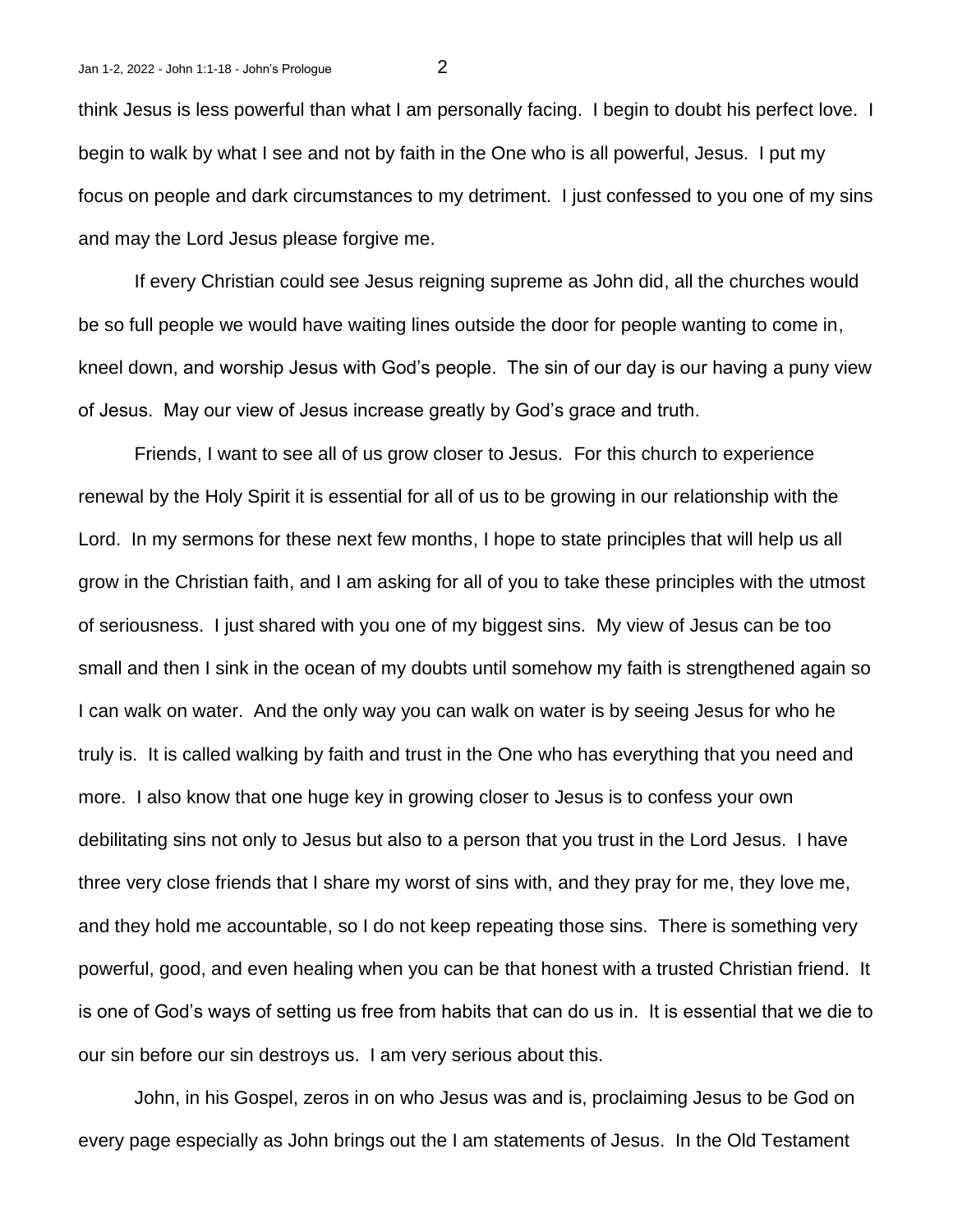God calls Himself "I am" from which we get the term Yahweh. Jesus calls Himself "I am" in John's Gospel. Jesus Himself claims to be God.

John is the only Gospel writer that takes us back in time to see Jesus in his former glory existing before time in eternity past. Jesus had no beginning. John writes, In the beginning was the Word and the Word was with God and the Word was God. Jesus was eternally preexistent. Please do not think that Jesus came into existence when the virgin Mary gave birth to Jesus. No, this is when Jesus lowered himself as the Father sent Jesus from heaven to save us from our sins. This is what we call the incarnation, God taking on human form. But the preexistence of Jesus is something that is unquestionable. The term "was" as "In the beginning was the word" is in the Greek imperfect tense. The verse could read like this, "In the beginning was continuing the Word, and the Word was continuing with God, and the Word was continually God." This is where it helps to know just a little bit about Greek grammar, or you could twist these words to mean anything that you want them to mean as do various cults today that deny the Deity of Christ. Jesus has no beginning and of course He has no end. He is eternally God.

This is one reason reading John thrills the socks off me as I read the Gospel of John and the book of Revelation. John reveals Jesus the Christ to us most clearly for who Jesus is. John sees Jesus from an eternal perspective in his Gospel taking us to eternity past and in the book of Revelation taking us into eternity future. What an incredible vision of Christ. We cannot survive today in these difficult times without such a magnificent view of Jesus. Sometimes we struggle and wrestle and agonize so much because our view of Jesus is so small and inaccurate. This is one of the main reasons we want all of you in Bible study so that which is eternal can be revealed to you and encourage your soul.

Friends, in order to survive these days of incredible evil, it is absolutely essential for you to have a steady diet of God's Word. I don't' know how any of us can miss a day or two without being in the Word. This church offers weekly Bible studies all week long and at various times.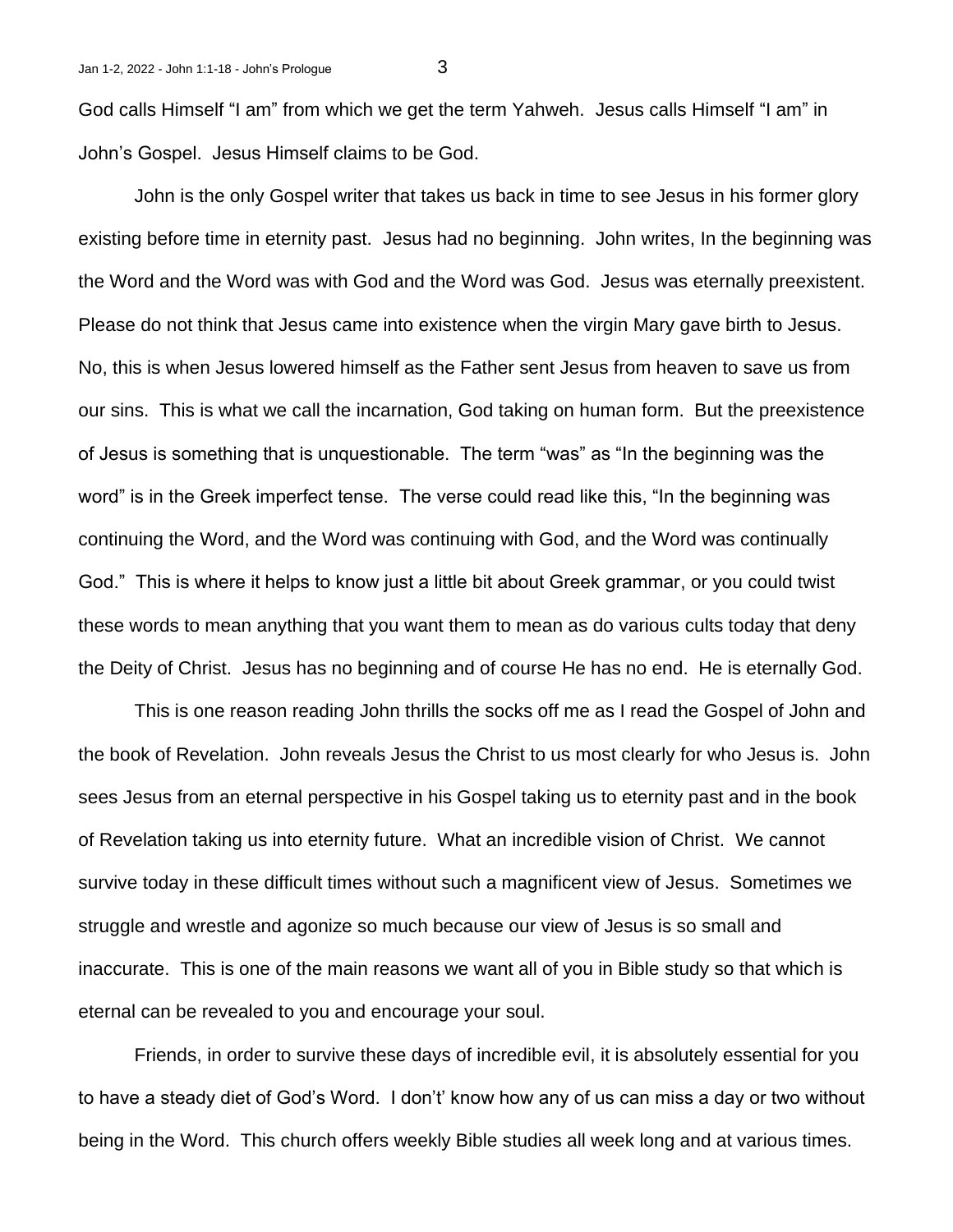For this church to grow we do not need more small groups, we need more people attending the groups that are already in place. The goal is for everyone to be in the Bible every day and attend a Bible study every week. That may be too high of a goal, but if you shoot for nothing you usually hit nothing. Sunday school is a prime opportunity and I know each class is open for new people every week. Your quality of life is determined by how you see God and how deeply you know God. When the Bible makes sense, life makes sense.

God the Father and God the Son have always dwelt together in perfect unity. They are separate from each other as far as personhood, but completely one in essence. Theirs is a relationship of continued joyous intimacy. The Holy Spirit is not mentioned here but elsewhere in Scripture we see this perfect fellowship of God the Father, God the Son, and God the Holy Spirit.

Verse 3, "All things were made through him, and without him was not any thing made that was made." Jesus is God the creator. Jesus is not part of the creation. Jesus is not a created being. Jesus is above the entire creation for He himself is the creator. There nothing that is made that he did not make. The Bible says, "For by Him all things were made." The creation itself is one of the biggest God pointers that we have. The creation points to creator God. People instinctively know that there is a God by looking at the creation. The problem with those who deny the existence of God or who refuse to believe is that they suppress the truth of God's existence for a lie. Sadly, they are very much deceived. The Bible says, "The Heavens declare the glory of God, and the sky above£ proclaims his handiwork" (Psalm 19:1).

In my studies I came upon this quote, "There are about 100 billion stars in the average galaxy, and there are one hundred million galaxies in known space. Einstein believed that we have scanned with our largest telescopes only one billionth of theoretical space. This means we have probably something like 10 octillion stars in space which is 10 with twenty-seven zeros behind it. And Jesus created them all (R. Kent Hughs, John pg 17). All of this points to God's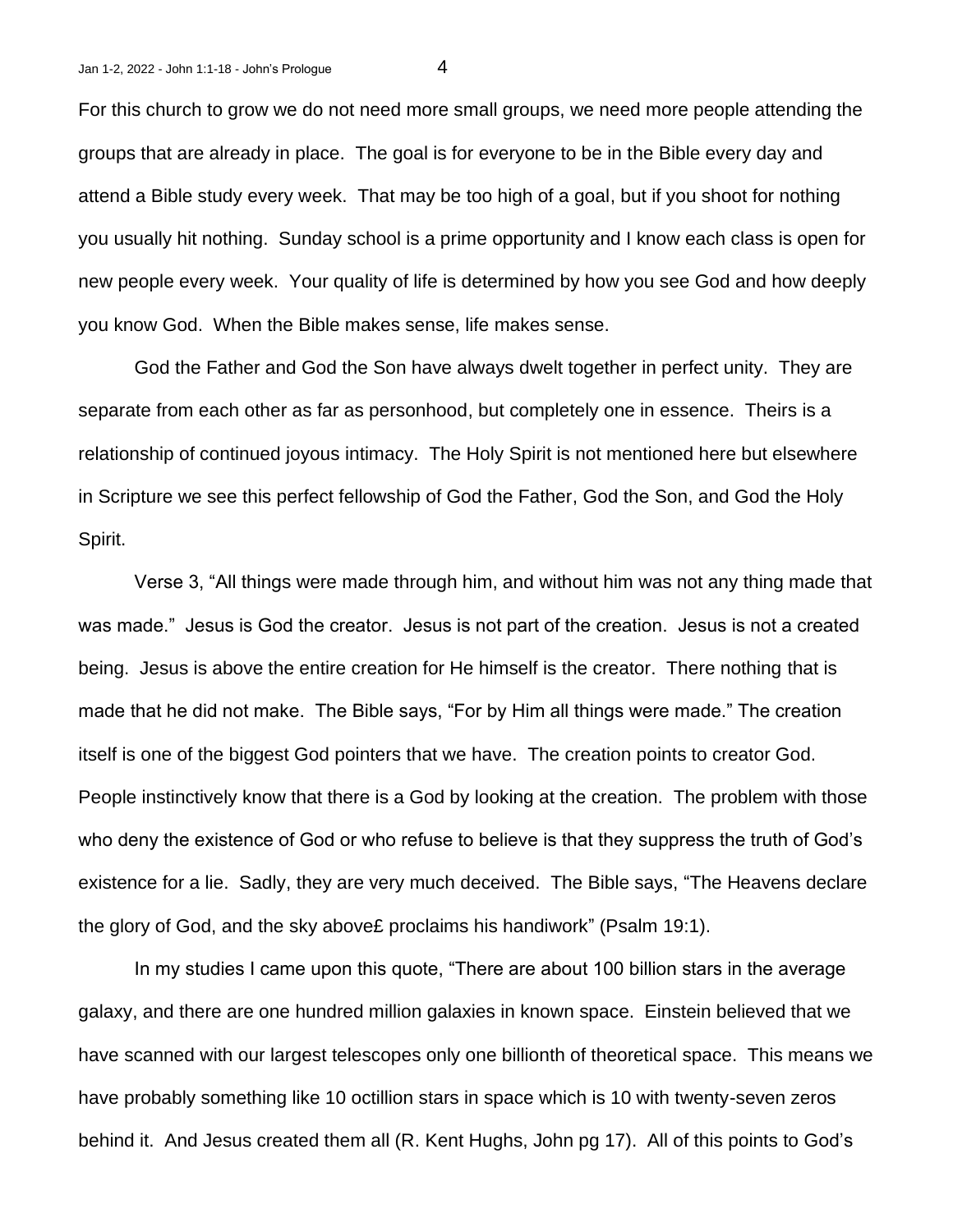existence. The universe shouts the existence of the creator, but people have dull hearts, sinful hearts that tune those shouts of God out. The Bible calls this dullness of hearing. All things are held together by the power of his Word. He is the force that holds all things together, from the smallest atom to the greatest galaxy.

Verse 4 answers the question, "Where did life come from." Those who deny that God exists, such as the atheists, can never fully answer the question of where did life begin? They of course will say certain atoms or elements came together and we will ask, where did those atoms come from or how were those elements developed? The problem of origins can not nor will ever be answered by those who see no God. There is an Intelligent Designer behind the whole process and His name is Jesus. Life comes from Jesus. That is the answer to the origin of life. Where did life come from or where did life originate? The answer is Jesus. "In him was life." Life is a precious gift from God. Life is a sacred gift from God. I have been in birthing rooms and seen children take their first breath. Yes, I certainly sense that this life came from God. I have been in the room when persons have taken their last breath and gone on to be with Jesus. Eternal life is a sacred gift from Jesus. Life comes from Jesus as does the gift of eternal life. Jesus came that we might have eternal life with Him. Your life and my life points to Jesus who has given us the gift of life. Your body shouts forth the existence of Jesus because it is Jesus who gave you life. May God give us ears to hear what His creation has been singing and shouting of God's glory.

Jesus is the originator of life and Jesus is the light. The Bible says Jesus lives in unapproachable light. When we see Jesus, we will finally see the light in all his glory and the brightness of His light is indescribable. But I believe John is referring to the light of Jesus in a spiritual way; that Jesus is full of truth. There is no darkness in Jesus. Jesus has no dark side. He is pure and holy light, full of grace and truth. The light of Christ brings with it warmth and truth, no lies, or deceptions.